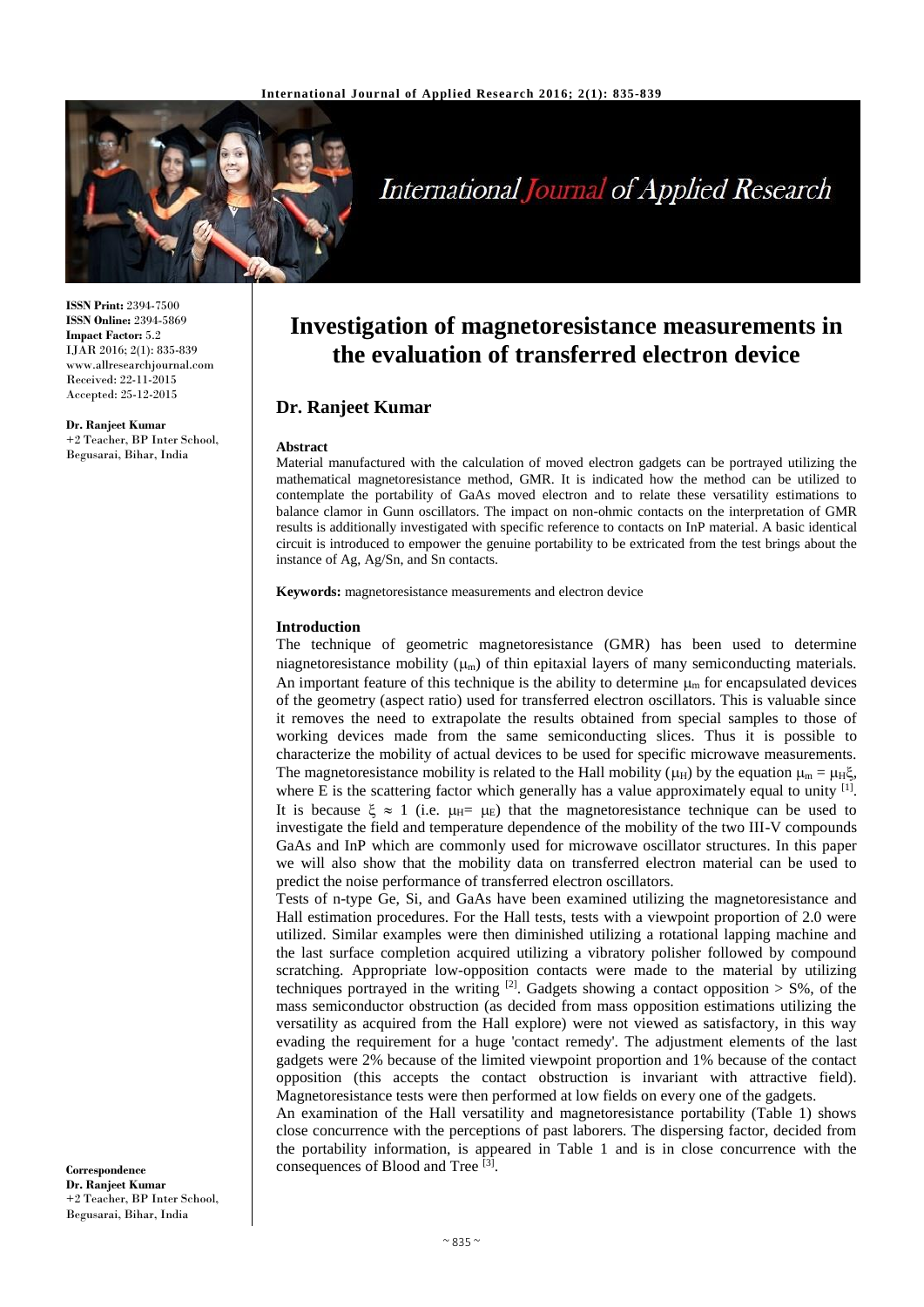**Table 1:** Comparison between magnetoresistance and Hall mobilities genmanium–  $ND = 10^{15}/\text{cm}^3$ 

|                                                                                                                                                 |                         | 11                      | ш                       | IV                      | v                       |  |  |
|-------------------------------------------------------------------------------------------------------------------------------------------------|-------------------------|-------------------------|-------------------------|-------------------------|-------------------------|--|--|
| Hall mobility $\mu_{\rm H}$ (m <sup>2</sup> /V s)<br>magnetoresistance mobility $\mu_{\rm m}$ (m <sup>2</sup> /Vs)<br>$\mu_{\rm m}/\mu_{\rm H}$ | 0.372<br>0.375<br>1.008 | 0.372<br>0.362<br>1.026 | 0.395<br>0.405<br>1.026 | 0.321<br>0.340<br>1.060 |                         |  |  |
| silicon – $N_{\rm D} = 2 \times 10^{15}$ /cm <sup>3</sup>                                                                                       |                         |                         |                         |                         |                         |  |  |
| Hall mobility $\mu_{\rm H}$ (m <sup>2</sup> /V s)<br>magnetoresistance mobility $\mu_{\rm m}$ (m <sup>2</sup> /Vs)<br>$\mu_{\rm m}/\mu_{\rm H}$ | 0.145<br>0.150<br>1.033 | 0.172<br>0.173<br>1.006 | 1.165<br>0.172<br>1.041 | 0.162<br>0.164<br>1.013 | 0.157<br>0.162<br>1.032 |  |  |
| GaAs – $N_{\rm B} = 2 \times 10^{16}$ /cm <sup>3</sup>                                                                                          |                         |                         |                         |                         |                         |  |  |
| Hall mobility $\mu_H$ (m <sup>2</sup> /V s)<br>magnetoresistance mobility $\mu_{\rm m}$ (m <sup>2</sup> /Vs)<br>$\mu_{\rm m}/\mu_{\rm H}$       | 0.565<br>0.565<br>1.00  | 0.450<br>0.465<br>1.035 | 0.403<br>0.424<br>1.052 |                         |                         |  |  |

#### **The Field and Temperature dependence of Electron mobility in Gaas devices**

To confirm that the geometrical magnetoresistance technique may be used for the determination of electron mobility in our samples, the magnetoresistance mobility was measured as a function of temperature (100 to 500 K) and electric field strength for thirty GaAs devices and six InP devices. Measurements were taken for fields up to the threshold field, as determined by a terminal current drop, under pulsed voltage conditions.

Calculation of the field below threshold was made on the basis of the simple equation  $E = U=U_A/L$  where  $U_A$  is the applied voltage and L is the length of the device. The procedure involves two assumptions: firstly, it assumes negligible distortion of the electric field in the device, and secondly it ignores the barrier resistance associated with the contact-semiconductor interface. Although the first assumption is difficult to justify, minimal influence on the measurement due to the contact may be assumed if the selection procedure outlined in the previous section is carried out and if the devices yield symmetrical results for either bias polarity for all temperatures. All the GaAs devices satisfied these conditions, but an anomalous behaviour was observed with some InP devices. This contact anomaly will be discussed later in this paper.

The GaAs samples were fabricated from n-type epitaxial layers (L = 7.5 pm,  $N_D = 2 \times 10^{15}$  cm<sup>-3</sup>) grown on n<sup>+</sup> substrates. The contacts consisted of the  $n^+$  region and a 60 pm diameter Au-Ge circular dot on the free surface. The devices were fabricated from five different slices where each slice produced devices of similar room-temperature magnetoresistance mobility, but variations were observed for different slices. The InP devices were of a similar structure with an epitaxial layer thickness of 10 pm and a carrier concentration equal to  $5 \times 10^{15}$  cm<sup>-3</sup>.

All devices were mounted in 54 microwave packages with top hats purposely omitted [4]. As interest was centred on the contact properties, devices were made from the same slice, but three types of contact were used:

**Table 2:** Ag, Sn and Sn dot ohmic contact

| contacts                                    |                      | alloying            | mounting                          |                               |  |
|---------------------------------------------|----------------------|---------------------|-----------------------------------|-------------------------------|--|
| layer (n)                                   | substrate $(n^+)$    | temp. $(^{\circ}C)$ | solder                            | temp. $(^{\circ}C)$           |  |
| $\frac{\text{Ag}}{\text{Ag}}$ /Sn<br>Sn dot | Ag/Sn<br>Ag/Sn<br>Sn | 430<br>430<br>340   | $\frac{\mathrm{Ag}}{\mathrm{Ag}}$ | 180<br>180<br>on heater strip |  |

These are in order of the observed rectifying properties, only the Sn dot being a good approximation to an ohmic contact. Measurements were made with the devices under dc bias conditions ( $U_A \approx 50$  mV, I = 5 mA) in a standard temperaturecontrolled vacuum chamber. Details of the procedure for determining  $\mu_{m}$  from the change in device resistance with applied magnetic field B and the precautions necessary to ensure the linearity of the  $R-B^2$  relationship have been outlined elsewhere. The dependence of  $\mu$  on temperature for five devices from the same slice is shown in Fig. 1.



**Fig 1:** Magnetoresistance mobility versus temperature for five GaAs devices made on the same slice. A comparison with theoretical calculations involving polar mode scattering and ionized impurity scattering is also shown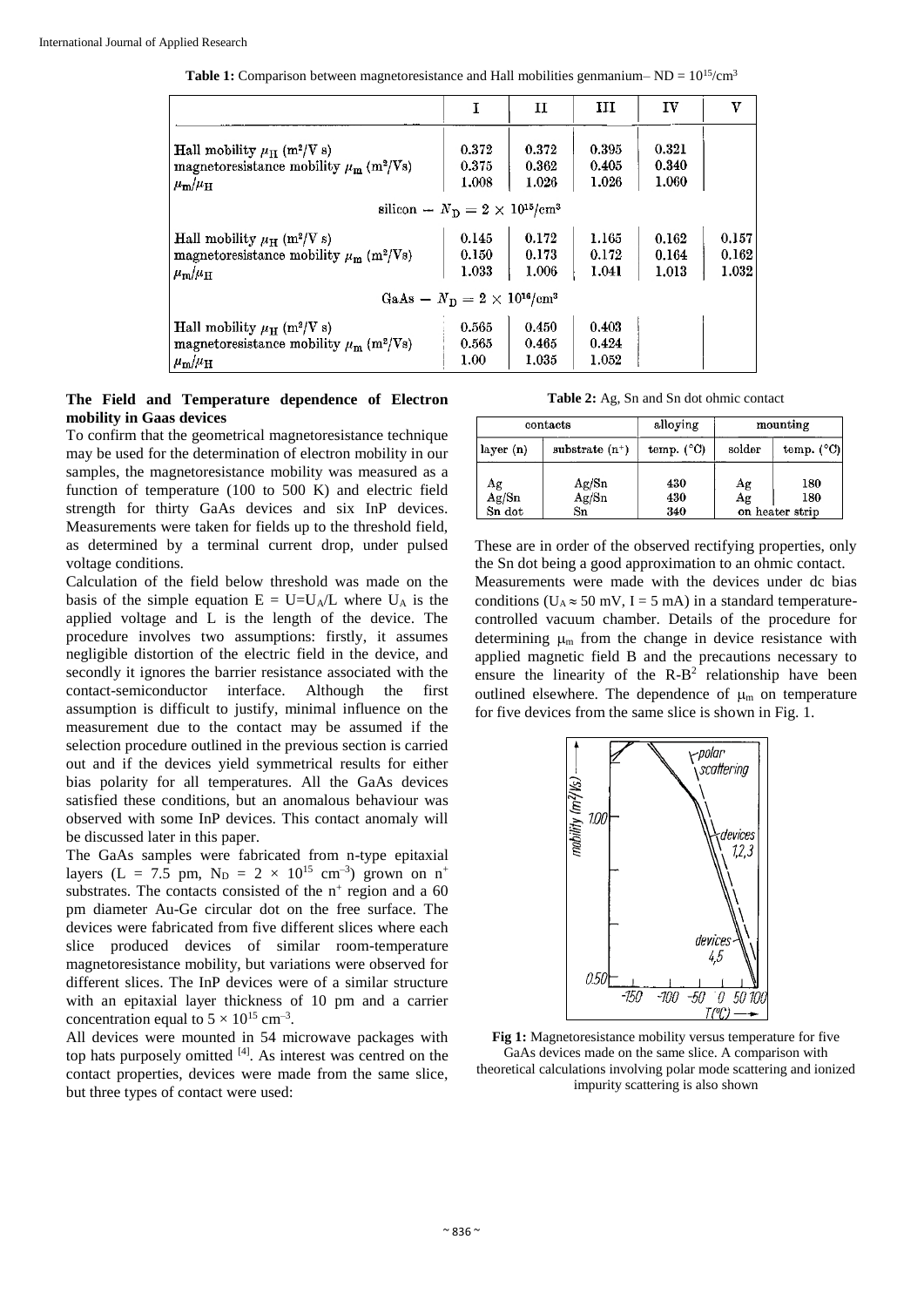We consequently presume that the room-temperature magnetoresistance versatility is characteristic of the complete ionized debasement thickness in these examples. We currently look at the test field reliance of versatility with the hypothetical expectations of Ruch and Fawcett [5] and the microwave warming analyses of T'Lam and Acket [6]. For these trials the gadgets were worked under heartbeat inclination conditions (100 pps;  $0.5 \mu s$ ), and the portability was resolved at steady temperature for fields up to the precariousness edge field. The outcomes are appeared in Fig. 2



**Fig 2:** Mobility variation with electric field for a GaAs sample at various temperatures. Comparison, where possible, has been made with the results of Ruch and Fawcett [5] (Monte Carlo) and T'Lam and Acket [8] (microwave heating)

Along with the predicted variations extracted from the theoretical results of Fawcett and the experimental results of T'Lam and Acket. The measured values of mobility are seen to be in good agreement with those extracted from the curves of T'Lam and Acket for all values of field up to the threshold value.

#### **Magnetoresistance studies on InP Devices**

Indium phosphide has gotten extensive consideration in the previous barely any years because of its likely application in strong state inicrowave oscillators. Despite the fact that the methods of wavering of these gadgets are not satisfactory and the idea of the electron move instrument not certain, viable gadgets have been appeared to display a wide area of negative obstruction and the capability of higher yield power than GaAs moved electron (TE) gadgets.

Hypothetical methodologies (see, for instance, Hilsum and Itees [7]) propose that the chance of higher yield powers is basically because of the more prominent top to-valley proportion anticipated from InP. In any case, odd contact impacts have been seen on InP TE gadgets, and the proposal is that the contact properties are a main consideration in deciding the microwave transformation effectiveness  $[8, 9]$ . Subsequently we have explored the utilization of the GMK, method to decide in finished gadgets the obvious versatility as an element of inclination at different temperatures. The inclination of this strategy in this setting has just been worried by Jervis and Johnson<sup>[4]</sup>.

#### **Effect of a Contact resistance on GMR Measurements**

Ideally GMR should be a pure bulk effect, i.e., any change in resistance due to an applied magnetic field should not be influenced by contact effects and the true mobility will be measured. Consider a device whose current-voltage characteristics are symmetrical even at low temperatures.

The variation of mobility with pulsed bias for such a device is shown in Fig. 3.



**Fig 3:** Mobility variation with bias for an InP sample at 163 K. The solid curve is taken under pulsed conditions  $(1 \mu s \text{ pulse}, 80 \text{pps})$  and the dashed curve is the extrapolation to the dc measured value of  $1.8~{\rm m^2~V^{-1}s^{-1}}$ 

A symmetrical bell-shaped curve is obtained with a peak value of 1.8  $m^2$  V<sup>-1</sup>S<sup>-1</sup> as measured by dc methods. For a device of this kind we as Evaluation some that the electric field E (for the low bias range considered here) is uniform throughout the device active layer and is simply the bias divided by the active length.

A contact resistance, however, will always degrade the relative change in terminal resistance and hence a lower (apparent) mobility will be measured. For a contact resistance  $R_c$ , in series with a bulk resistance  $R_B$ , the ratio of apparent to true mobilities will be given by

$$
\frac{\mu_A}{\mu_T} = \sqrt{\frac{R_B}{R_B + R_c}}\tag{1}
$$

Note that in this equation,  $R_B + R_C$  is the dc terminal resistance.

In practice the problem is complicated by the following problems:

- a) In the case of a device with asymmetrical currentvoltage characteristics, the contact resistance as defined here is voltage-dependent.
- b) The mobility in InP, especially at low temperatures, is a function of field and hence RB is also voltagedependent.
- c) These problems have been overcome with diminishing success in the order Sn dot devices, Ag/Sn devices, and Ag devices.

Tin dot devices approach nearest to the ideal conditions previously discussed, with their current-voltage characteristics as shown in Fig. 4



**Fig 4:** The current-voltage characteristic of a Sn dot device at room temperature and at 163 K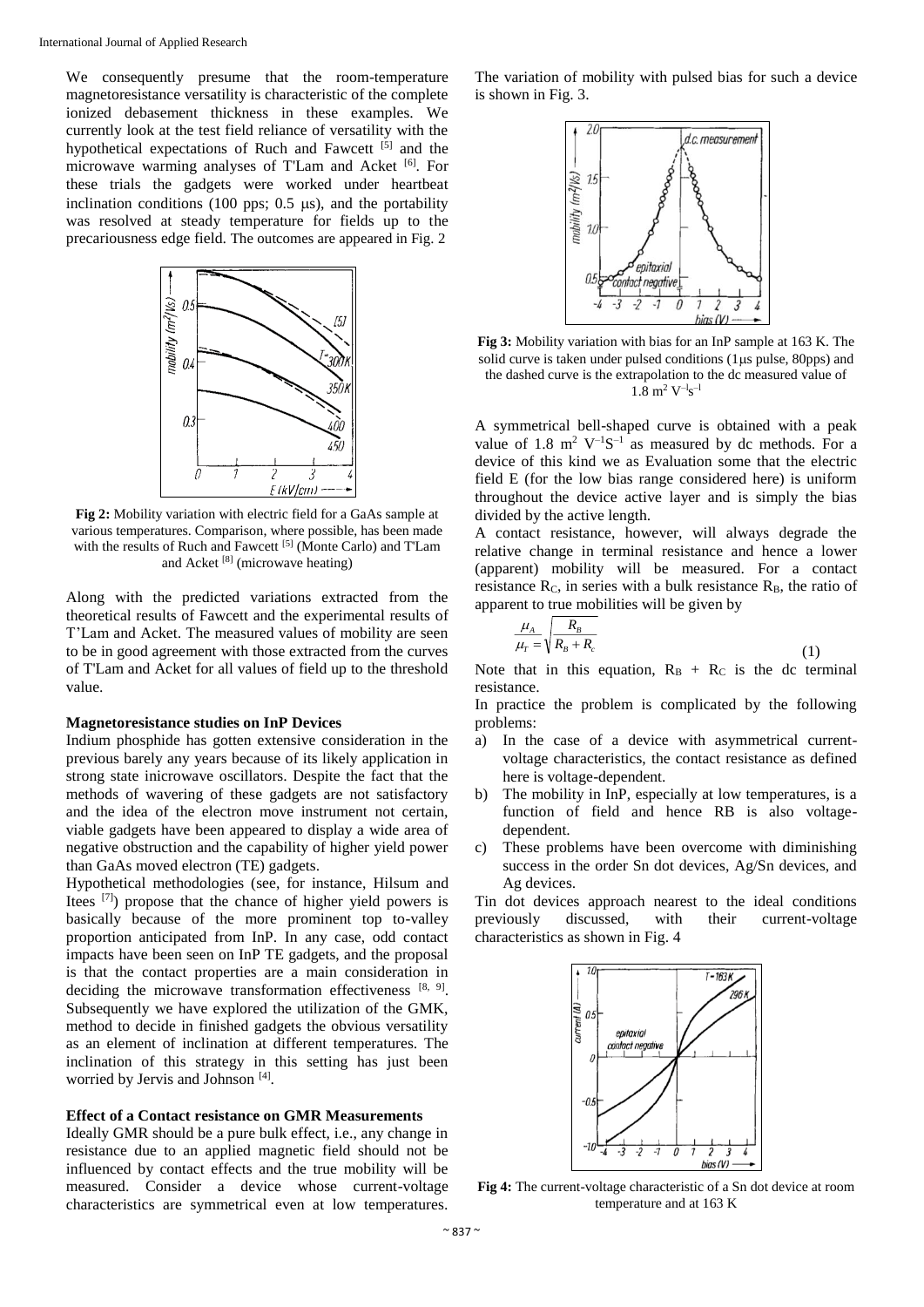Being symmetrical even at the lower temperatures. A typical low-field mobility variation with temperature is shown in Fig. 5



**Fig 5:** Mobility variation with temperature of an InP device with Sn dot contacts (1/2) and a bias of 50 mV. Results taken for two values of magnetic field B are shown to illustrate the extent of the error induced by using too large a value of B (slope - 1.6)

Where the results for two values of magnetic field are shown in order to highlight the compromise in the value of B chosen to give sufficient change in resistance for reasonable accuracy. The slope of the straight-line portion of the log  $\mu_m$ : log T plot suggests that polar mode vibrations are the mobility-determining mechanism in this temperature range with a temperature dependence  $\approx$  T<sup>-1.6</sup>. The saturation value at the high temperature suggests a large contribution from ionized impurity scattering. Lower temperatures have not been examined. The apparent mobility versus applied bias as shown in Fig. 6



**Fig 6:** The mobility variation with bias for an Ag/Sn contact device  $(T = 296 \text{ K})$ . The corrected curve is obtained from it as explained in the text. Also shown for comparison is the same measurement for an Sn contact device on the same slice

is symmetrical although the peak value is lower than expected from measurements on similar slices (0.4 instead of  $0.46m^2$  V<sup>-1</sup> s<sup>-1</sup>). In Fig. 6 the measured and corrected mobilities of an Ag/Sn contact device are also shown. The currentvoltage characteristic of this device is shown in Fig. 7.



**Fig 7:** Monotonic relation between the room-temperature low-field magnetoresistance mobility and the AM noise in a 1 Hz wide band, 1 kHz away from the carrier frequency of 9 GHz

It was decided that because of the high reverse current flowing, a model involving a low Schottky barrier in series with the n-layer resistance [10] would not suffice. This is in conflict with the idea of a large (200 mA) reverse saturation current, and an alternative current path,  $R<sub>p</sub>$  was included in the equivalent circuit. In this circuit  $I_s$  and  $U_0$  are the parameters characterizing the diode in the equation

$$
I_d = I_s \left[ \exp\left(\frac{U_d}{U_0}\right) - 1 \right] \tag{2}
$$

This equivalent circuit was fitted to the measured I-U by minimizing the expression with respect to  $R_B$ ,  $R_p$  I<sub>s</sub>, U<sub>0</sub>.

$$
\delta = \sum_{U = \text{first}}^{U = \text{last}} [I_{calc}(U_{\text{meas}}) - I_{\text{meas}}(U_{\text{meas}})]^2
$$
\n(3)

### **Correlation of The Modulation noise of Gunn oscillators with Carrier**

It has been suggested by a number of authors that the

frequency modulation noise close to the carrier ( $\approx 10$  kHz) is  $\,<$ due to local density fluctuations in carrier concentration within the bulk of the material and at the outside of the dynamic locale of the M-GaAs-M structure. It is proposed that these changes offer ascent to an adjustment of the area capacitance and hence up-changed over PM commotion. Notwithstanding, if so, at that point in many microwave oscillator circuits FM to AM transformation will be watched and the AM clamor will likewise have its inceptions in nearby transporter changes. It is likely that such changes are firmly identified with the pollution substance of the mass GaAs, and accordingly it may be normal that, since the room-temperature low-field portability is influenced by the all out contamination focus (as we have appeared over), the tweak commotion attributes of Gunn oscillators ought to be firmly corresponded with the versatility. To test this theory the AM commotion estimated in a 1 Hz wide band, 1 kHz from the transporter recurrence (9 GHz), was resolved for thirty Gunn diodes (recently portrayed as far as their versatility) mounted in a tunable waveguide cavity. The kind of microwave oscillator structure was, for example, to limit the circuit impacts on tweak clamor and in this manner highlight potential contrasts because of the diodes themselves. The aftereffects of these analyses are appeared in Fig. 7.

Two significant allowances might be produced using these outcomes:

- a) The AM clamor is around the equivalent for gadgets taken from a similar cut and with comparative roomtemperature mobilities.
- b) The AM commotion falls monotonically with expanding versatility and shows a 20 dB decline in AM clamor over the portability range  $0.50$  to  $0.75$  m<sup>2</sup>Z/Vs. Doubtlessly, consequently, that before advanced circuit methods are utilized to limit balance commotion in Gunn oscillators, the beginning stage ought to be to pick a diode with the most elevated room-temperature portability. Right now this must be accomplished utilizing the mathematical magnetoresistance strategy.

#### **Conclusions**

In this paper we have demonstrated how the methods of mathematical magnetoresistance and Hall impact can be